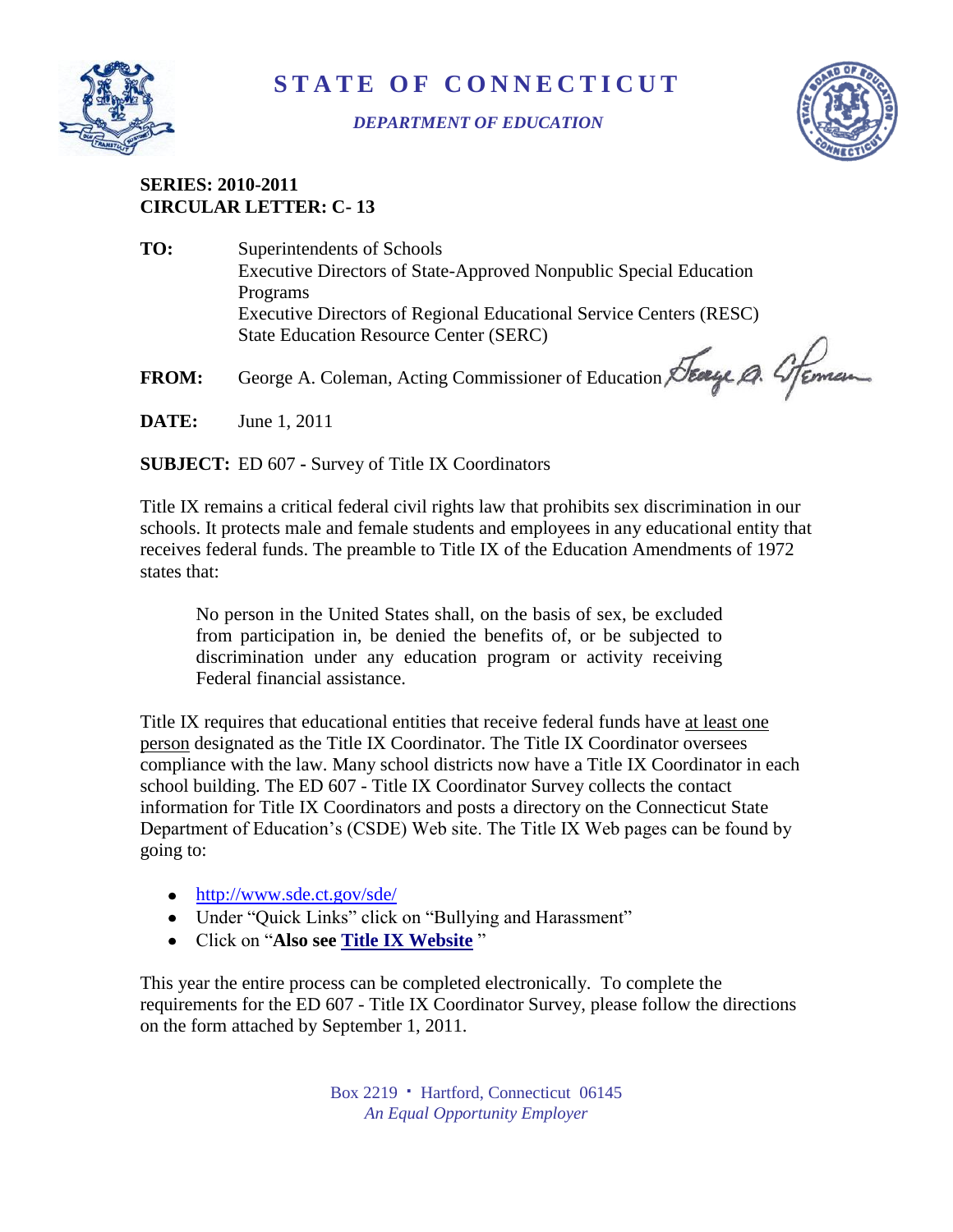Survey of Title IX Coordinators June 1, 2011 Page 2

Training for Title IX Coordinators will once again be offered this year at ACES in Hamden. There are two workshops that will be offered twice each. Please register online at<http://www.aces.org/workshops/index.aspx> no later than 4:00 p.m. on September 23, 2011.

October 4, 2011 - Training for Title IX/Equity Coordinators conducted by Neena Chaudhry and Lara Kaufmann of the National Women's Law Center

October 5, 2011- Training for Title IX/Equity Coordinators conducted by Neena Chaudhry and Lara Kaufmann of the National Women's Law Center

October 24, 2011 – Conducting Investigations & Report Writing, conducted by Maree Sneed of Hogan Lovells US LLP

October 25, 2011– Conducting Investigations & Report Writing, conducted by Maree Sneed of Hogan Lovells US LLP

There is no charge for the first 45 registrations by staff of Connecticut Partner School Districts - Ansonia, Bridgeport, Danbury, East Hartford, Hamden, Hartford, Meriden, Middletown, New Britain, New Haven, New London, Norwalk, Norwich, Stamford, Waterbury, West Haven, Windham and Windsor. When enrolling online, staff from these districts should indicate that they are paying by Purchase Order (PO) and indicate "PSD Funds" where it asks for a PO number. Staff from these districts must register by September 9, 2011.

Thank you for your cooperation.

If you have any questions, please contact Dr. William A. Howe, State Title IX Coordinator, at 860-713-6752 or by e-mail at [william.howe@ct.gov.](mailto:william.howe@ct.gov)

GAC:wah

Attachment